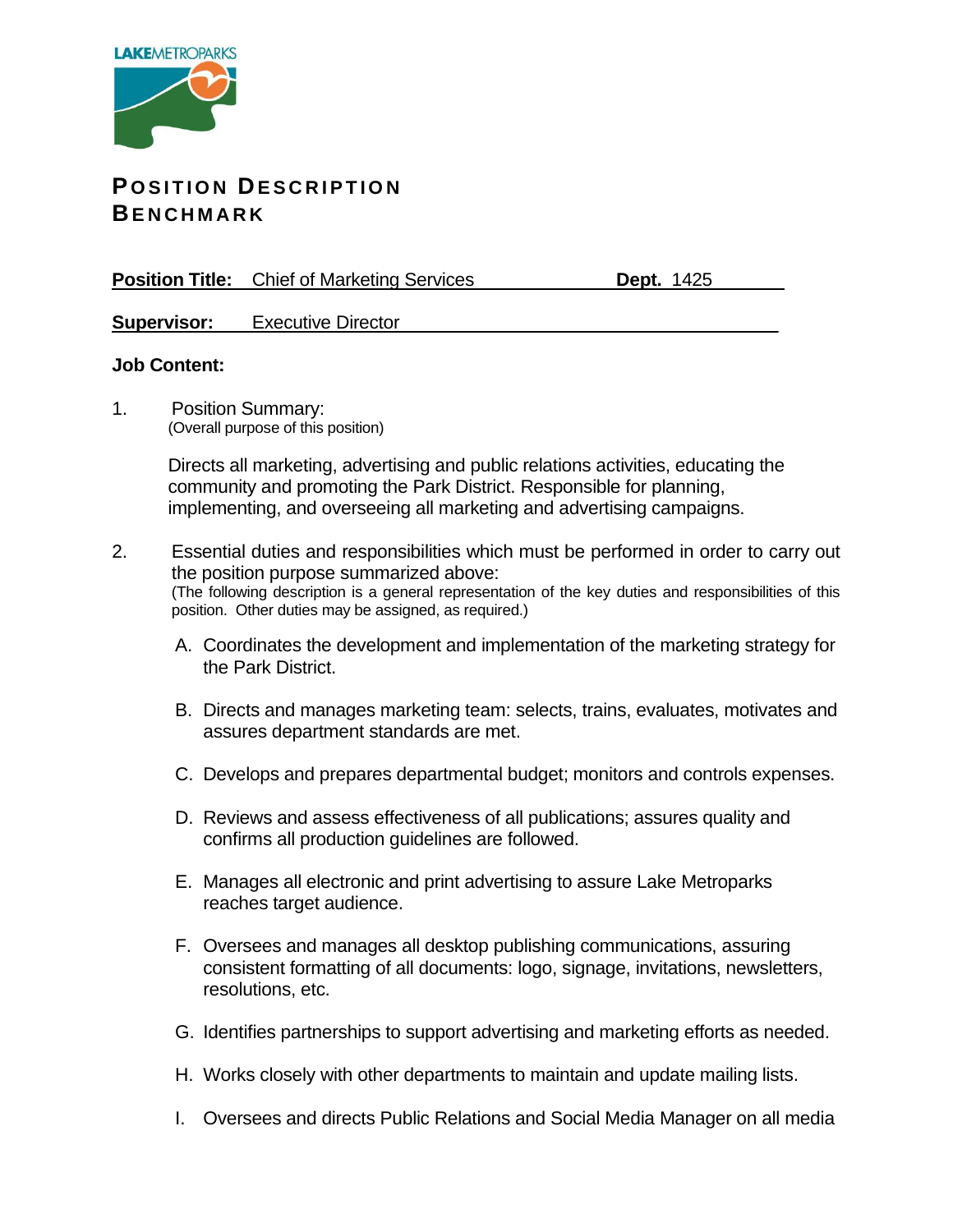relations. Assists in determining content for internal and external publications.

- J. Supports the Executive Director and Park Commissioners with communications to the public. Provides support to the agency's Crisis Communication Plan including strategizing responses, preparing remarks, and coordinating media contact.
- K. Oversees and directs the Sponsorship Manager in identifying and developing various fund-raising opportunities, corporate-related special events.
- L. Assists the Sponsorship Manager in determining advertising requirements and obtaining sponsorships.
- M. Oversees the development of "image" communications (speaker's bureau, diversity initiatives, and brand advertising).
- N. Works closely with Webmaster to assure website is up to date.
- O. Continually reviews community outreach efforts and identifies opportunities for expansion.
- P. All other duties as assigned by management.

## **Qualifications:**

- 3A. Specific knowledge, training or skills required to perform the duties of this position. Specific concepts, courses, training programs or required certifications: (To perform this position successfully, an individual must be able to perform each essential duty satisfactorily. The requirements listed below are representative of the knowledge, skills and abilities required. Reasonable accommodations may be made to enable individuals with disabilities to perform the essential functions.)
	- **EXECT** Bachelor's degree in business, marketing, communications, or related field strongly preferred. 5+ years of proven experience in a marketing manager or business development role.
	- **Demonstrated understanding of marketing, communications, public relations,** branding, graphic design, and sales.
	- Excellent analytical and leadership skills.
	- Exceptional knowledge of marketing techniques and platforms.
	- Demonstrated creativity and versatility and entrepreneurial spirit.
	- In-depth supervisory, team member skills.